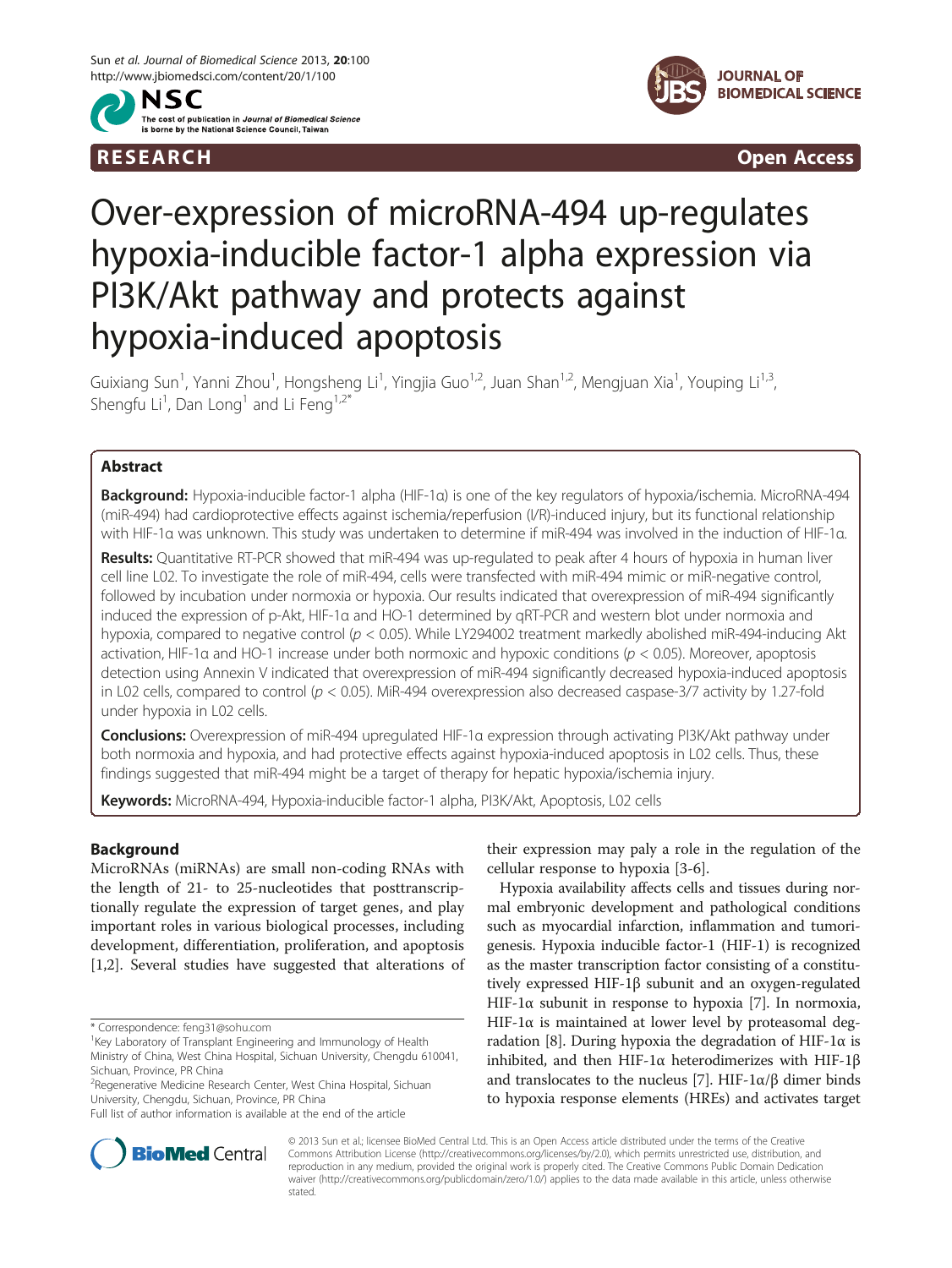genes transcription, including heme oxygenase-1 (HO-1), erythropoietin (EPO), vascular endothelial growth factor (VEGF), and various glycolytic enzymes that contribute to adaptation to hypoxia and/or ischemia [\[9](#page-7-0)]. Therefore HIF-1α plays a key role in hypoxic/ischemic response.

Recent studies indicate that miRNAs play important roles in hypoxia/ischemia [\[3,10](#page-7-0)[-16\]](#page-8-0). MiR-494 has been reported to be significantly increased in ex vivo ischemia/reperfusion (I/R) mouse hearts [\[16](#page-8-0)]. Moreover, miR-494 has cardioprotective effects against ischemia/reperfusion-induced injury by targeting both proapoptotic proteins (PTEN, ROCK1, CaM-KIIδ) and antiapoptotic proteins (FGFR2 and LIF) to active the Akt-mitochondrial signaling pathway [\[16\]](#page-8-0). Obviously, HIF-1 $\alpha$  plays an important role in hypoxia and/or ischemia conditions. Studies have shown that Akt can augment HIF-1 $\alpha$  expression by increasing its translation under both normoxic and hypoxic conditions [[17](#page-8-0)-[19\]](#page-8-0). However, the potential link between miR-494 and HIF-1α is unknown. We hypothesize that miR-494 may have a role in influencing HIF-1α expression and contribute to the cellular response to hypoxia. Simultaneously, almost all previous studies about miR-494 were implemented in tumour cells or myocardial cell. The role of miR-494 in liver cell was unclear. Therefore, the present study was undertaken to investigate the influence of miR-494 on HIF-1α expression and its relative mechanism in human hepatic cell line L02. We also investigated the function of miR-494 in response to hypoxia-induced apoptosis. Our results showed that miR-494 were upregulated up to peak after 4 h of hypoxia in the L02 human hepatic cell line. Furthermore, we found that overexpression of miR-494 increased the of expression HIF-1α through activating the PI3K/Akt signaling pathway and protected against hypoxia-induced apoptosis in the immortalized hepatocyte cell line L02.

# Methods

## Cell culture

The L02 human hepatic cell line purchased from China Center for Type Culture Collection (Wuhan, China) was cultured in RPMI 1640 medium (Gibco) supplemented with 10% fetal bovine serum (FBS). Cells were grown under normoxic (21%  $O_2$ ) or hypoxic (1%  $O_2$ ) conditions at 37°C/5%  $CO<sub>2</sub>$ . Specially, medium was replaced with Dulbecco's modified Eagle's medium (DMEM; Gibco) without serum and glucose during hypoxia. To block PI3K/Akt signaling pathway, LY294002 (PI3K inhibitor, 30 μmol/L; Sigma-Aldrich) was added to the culture medium.

## MiRNA and cell transfection

MiR-494 mimic and the negative control were obtained from RiboBio (Guangzhou, China). The miR-494 overexpression study was performed using miR-494 mimic (200 nM) and its negative control (200 nM). Cells were cultured to 30- 50% confluence, and transfected with miR-494 mimic

and negative control using Lipofectamine 2000 (Invitrogen) in serum-free Opti-MEM medium (Gibco) according to the manufacturer's instruction. Cells were cultured in fresh medium containing 10% FBS after transfection. Transfected cells were cultured for 48 hours under normoxia (21% $O_2$ , 5% $CO_2$  in a 37°C incubator), or grown under normoxia for 16 hours prior to exposure to hypoxia (1% $O_2$ , 5% $CO_2$  in a 37°C incubator) for 8 hours. After hypoxia, apoptosis was analyzed using Annexin V-FITC/ PI binding staining and caspase-3/7 activity were measured by Cytomics™ FC500 flow cytometer (Beckman Coulter, USA). Total RNAs and protein were prepared for real-time reverse transcription-polymerase chain reaction (RT-PCR) and western blot analysis.

## RNA extraction and real-time RT-PCR

Total RNA was extracted from cultured cells using Trizol (Invitrogen, Carlsbad, CA). The levels of mRNAs or miRNAs were measured by real-time quantitative RT-PCR (qRT-PCR) using Bio-Rad IQ5 system. For mRNA detection, reverse transcription was performed with PrimeScript™ RT reagent kit (TaKaRa, Dalian, China) according to the manufacturer's instructions, and real-time RT-PCR was carried out using SsoFast™ EvaGreen Supermix kit (Bio-Rad) with Bio-Rad IQ5 real-time PCR system. The real-time PCR reaction contained: 10 μL of SsoFast EvaGreen supermix, 1 μL of sense primer, 1 μL of anti-sense primer, 2 μL of cDNA template, and 6 μL of  $H_2O$ . The program of two step real time RT-PCR was 95°C for 30 seconds, followed by 40 cycles of 95°C for 5 seconds, and 60°C for 10 seconds. The relative expression level of mRNAs was normalized to that of internal control β-actin by using the  $2^{-\Delta\Delta Ct}$  cycle threshold method. Primer sequences were as follows:

HIF-1α sense primer, 5′-CAAGAACCTACTGCTAAT GC-3′; HIF-1α anti-sense primer, 5′-TTATGTATGTGGG TAGGAGATG-3′; VEGF sense primer, 5′-ACAGGGAA GAGGAGGAGATG-3′; VEGF anti-sense primer, 5′-GCT GGGTTTGTCGGTGTTC-3′; HO-1 sense primer, 5′-GC CAGCAACAAAGTGCAAGA-3′; HO-1 anti-sense primer, 5′-AAGGACCCATCGGAGAAGC-3′; β-actin sense primer, 5′-AAGATCATTGCTCCTCCTG-3′; β-actin antisense primer, 5'-CGTCATACTCCTGCTTGCTG-3'.

To detect the level of mature miR-494, the complementary DNA (cDNA) was synthesized using PrimeScript™ RT reagent kit (TaKaRa, Dalian, China) and miRNA-specific stemloop RT primers (RiboBio, Guangzhou, China). The 10 μL of reaction contained: 2 μL of 5× RT buffer, 0.5 μL of PrimeScript™ RT Enzyme Mix, 1 μL of miR-494 RT primer, 1 μL of total RNA ( $<500$  ng), and 5.5 μL of H<sub>2</sub>O. The incubation condition was 37°C for 15 minutes, followed by 85°C for 5 seconds. Then qRT-PCR was performed with SsoFast™ EvaGreen Supermix kit (Bio-Rad) and Bio-Rad IQ5 real-time PCR system. The reaction contained: 10 μL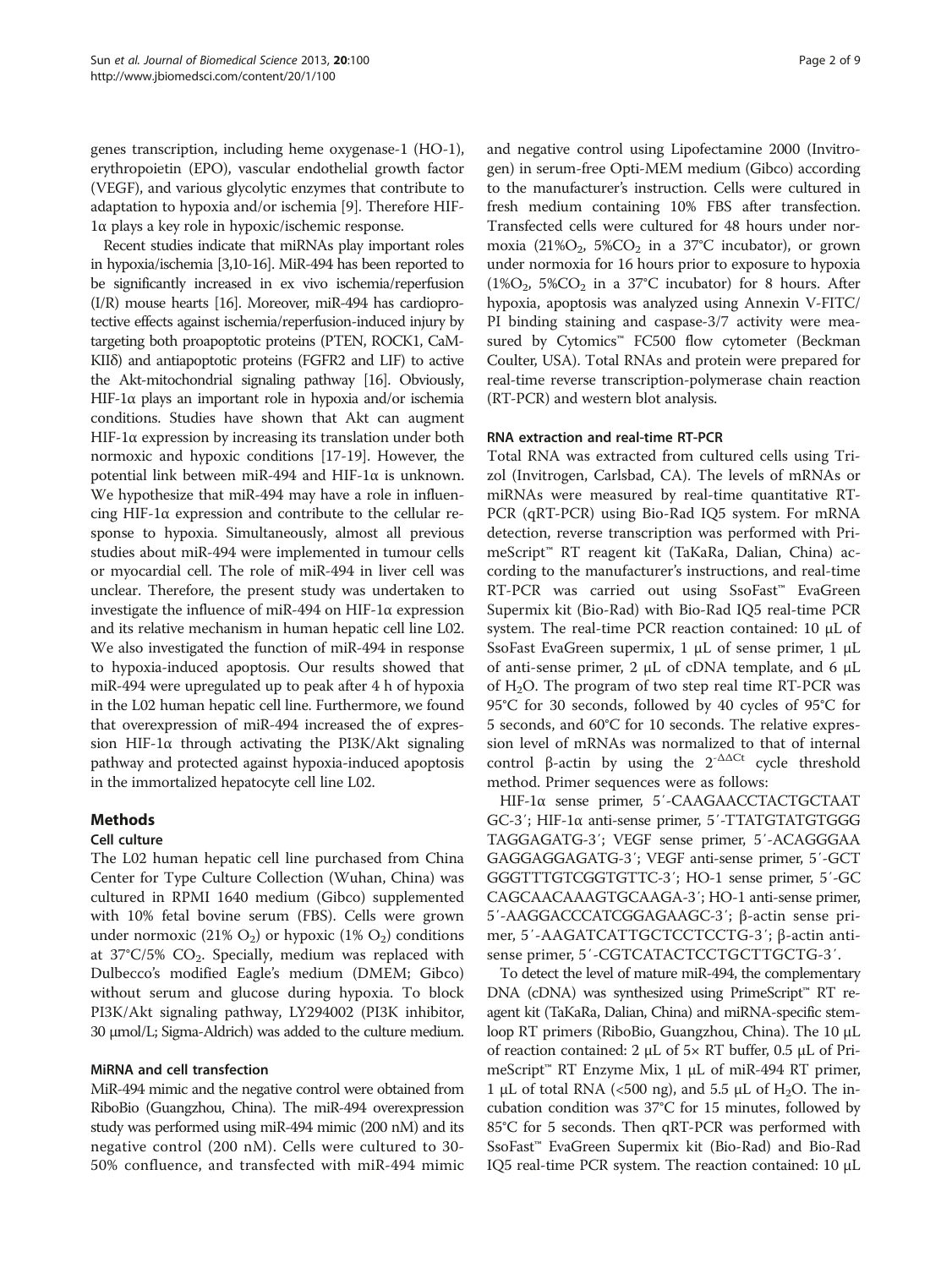<span id="page-2-0"></span>of SsoFast EvaGreen supermix, 1.5 μL of forward primer, 1.5 μL of reverse primer, 2 μL of cDNA template, and 5 μL of  $H_2O$ . The program was the same as that described above. Forward and reverse primers were designed from RiboBio (Guangzhou, China). U6 small nuclear RNA was used as an internal control.

## Protein extraction and western blot analysis

Cells were washed twice quickly with ice-cold phosphate buffered saline (PBS) after either hypoxic or normoxic incubation, solubilized in  $1 \times$  lysis buffer [50 mmol/L Tris (pH 6.8), 2%SDS, 10% glycerol] with protease inhibitors (Complete, EDTA-free tablets, Roche) and phosphatase inhibitors (Roche) on ice. Cell lysates were sonicated in an Ultrasonic Dismemberator on ice, followed by boiling for 5 minutes and centrifuging at  $12000 g$  for 10 minutes at 4°C and the supernatants were retained. Protein concentration was determined by a BCA Protein Assay kit (Beyotime, Shanghai, China).

For western blot, equal amounts of total protein in special condition (40 μg for hypoxic condition, 80 μg for normoxic condition) were loaded for electrophpresis in sodium dodecyl sulfate-polyacrylamide (SDS) gels and then transferred to polyvinylidene fluoride microporous membranes (PVDF; Bio-Rad). After blocking [5% non-fat dry milk in Tris-buffer saline (TBS) and 0.1% Tween-20] for 1 hour at room temperature, the membranes were incubated with the primary antibodies overnight at 4°C. The following antibodies were used in this study: monoclonal antibody HIF-1α (1:1000; Abcam), phospho-Akt (Ser308, 1:1000) and Akt (1:1000; Cell Signaling Technology), monoclonal antibody PTEN (1:1000; R&D), monoclonal antibody HO-1(1:1000; EPITOMICS, USA) and monoclonal antibody β-Tubulin (1:1000; CWBIO, China). The membranes were washed three times with  $1 \times$  TBST, followed by incubation with HRP-conjugated anti-rabbit or anti-mouse immunoglobulin G secondary antibodies (1:2000; Cell Signaling Technology) for 1 hour at 37°C. The membranes were detected with enhanced chemiluminescence plus reagents (Millipore) after washing. The band images were densitometrically analyzed using Quantity one software (Bio-Rid). β-Tubulin was used as an internal control.

## Annexin V and phosphatidylinositol (PI) binding staining

The assay of Annexin V and PI binding staining was performed with an Annexin V-FITC Apoptosis Detection Kit according to the manufacturer's instructions (Keygen Biotech, Nanjing, China). In short, cells after hypoxia were digested with 0.25% trypsin without EDTA, and then washed twice with cold PBS, centrifuged at 3000 rpm for 5 minutes. Cells were resuspended in 500 μL of 1× binding buffer at a concentration of  $5 \times 10^5$  cells/mL, 5  $\mu$ L Annexin V-FITC and 5 μL PI were added. Cells were gently mixed and incubated for 10 minutes at 37°C in the dark. Transfer 400 μL of cell suspension to flow tubes. Stained cells were analyzed by Cytomics™ FC500 flow cytometer (Beckman Coulter, USA).

#### Caspase-3/7 activity assay

After hypoxia, caspase activity was measured with a Vybrant FAM Caspase-3 and Caspase-7 Assay Kit according to the manufacturer's instructions (Invitrogen). Briefly, cells after hypoxia were harvested and resuspended in culture media at a concentration of  $1 \times 10^6$  cells/mL. 300 µL of cell suspension were transferred to each centrifugal tube, 10 μL of 30× FLICA working solution were added. Cells were gently mixed and incubated for 60 minutes at  $37^{\circ}$ C/5%CO<sub>2</sub> in the dark, followed by twice washing with  $1\times$  wash buffer, pelleted the cells by centrifugation of 3000 rpm for 5 minutes. Cells were resuspended in 400 μL of  $1 \times$  wash buffer, and then  $2$  μL of PI were added. Cell suspension was incubated for 5 minutes on ice in the dark. 400 μL of stained cells were transferred to flow tubes and analyzed on the flow cytometer.

#### Statistical analysis

All data were expressed as mean ± SD. Statistical analysis was performed using double-sided Student's  $t$  test or one-way ANOVA by SPSS 13.0. P value less than 0.05 was considered statistically significant difference.

# **Results**

## Hypoxia-induced changes in miRNA-494 expression in human hepatic cell line L02

In the present study, we wonder about the hypoxia-induced changes in miRNA-494 expression in L02 cells. Our results

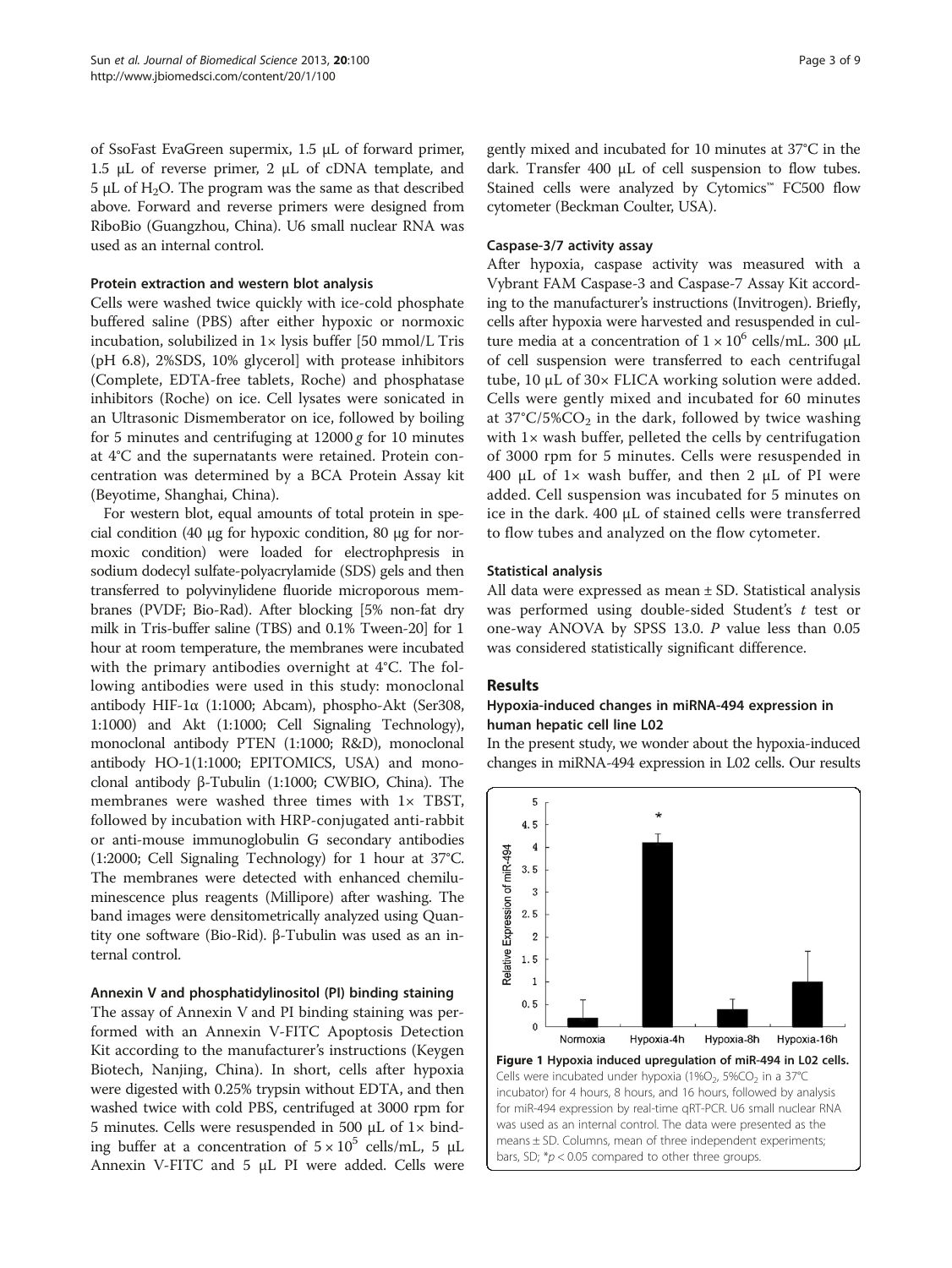<span id="page-3-0"></span>indicated that miR-494 levels were significantly upregulated after hypoxia for 4 hours, followed by decrease under further hypoxia (Figure [1\)](#page-2-0). The changes were similar to that in ex vivo ischemic mouse hearts [[16](#page-8-0)]. These findings indicated that alteration of miR-494 was dependent on the physiological/pathological conditions. We hypothesized that upregulation of miR-494 might represent an adaptive response to early hypoxia challenge.

# MiR-494 overexpression increased HIF-1α and HO-1 expression under normoxia and hypoxia

To detect the effect of miR-494 overexpression on HIF-1α expression, L02 cells were transfected with miR-494 mimic or miR-negative control via Lipo2000. Comparing with the negative control group, the expression of miR-494 in mimic transfection group was significantly increased after transfection for 24 hours and 48 hours, respectively (Figure 2A), indicating that miR-494 overexpression system in L02 cells was successful in technology.

Functionally, we found that overexpression of miR-494 significantly increased mRNA and protein levels of HIF-1α under normoxia, resulted in the subsequence expression of downstream target gene HO-1 ( $p < 0.05$ ) (Figure 2B, C). To assess the effect of miR-494 on HIF-1α under hypoxia, transfected cells were exposed to hypoxia  $(1\%O<sub>2</sub>, 5\%CO<sub>2</sub>)$  in a 37°C incubator) for 8 hours. Our



HIF-1α and HO-1 in transfected L02 cells under normoxia. L02 cells were transfected with either miR-494 mimic or miR-negative control at 200 nM under normoxia. After transfection for 48 hours, total RNAs and proteins were extracted and subjected to real-time qRT-PCR (B) or western blot assay (C. Left: Western blot analysis for HIF-1α, HO-1 and β-Tubulin. The sample loading of protein for normoxic condition was 80 μg. The signal indicated by white arrow is HIF-1α. Right: Densitometric analysis using Quantity one software in left). (D-E) Expression of HIF-1aand HO-1 in transfected L02 cells under hypoxia. After transfection for 16 hours, cells were exposed to hypoxia (1%O<sub>2</sub>, 5%CO<sub>2</sub> in a 37°C incubator) for 8 hours. Total RNAs and proteins were extracted, and then real-time qRT-PCR (D) and western blot (E. Left: Western blot analysis for HIF-1α, HO-1 and β-Tubulin. The sample loading of protein for hypoxic condition.was 40 μg. Right: Densitometric analysis using Quantity one software in left) were done. Control indicated miR-negative control. The quantitative data for western blot were normalized by the level of β-Tubulin expression. The data were presented as the means ± SD. Columns, mean of three independent experiments; bars, SD;  $*$ p < 0.05.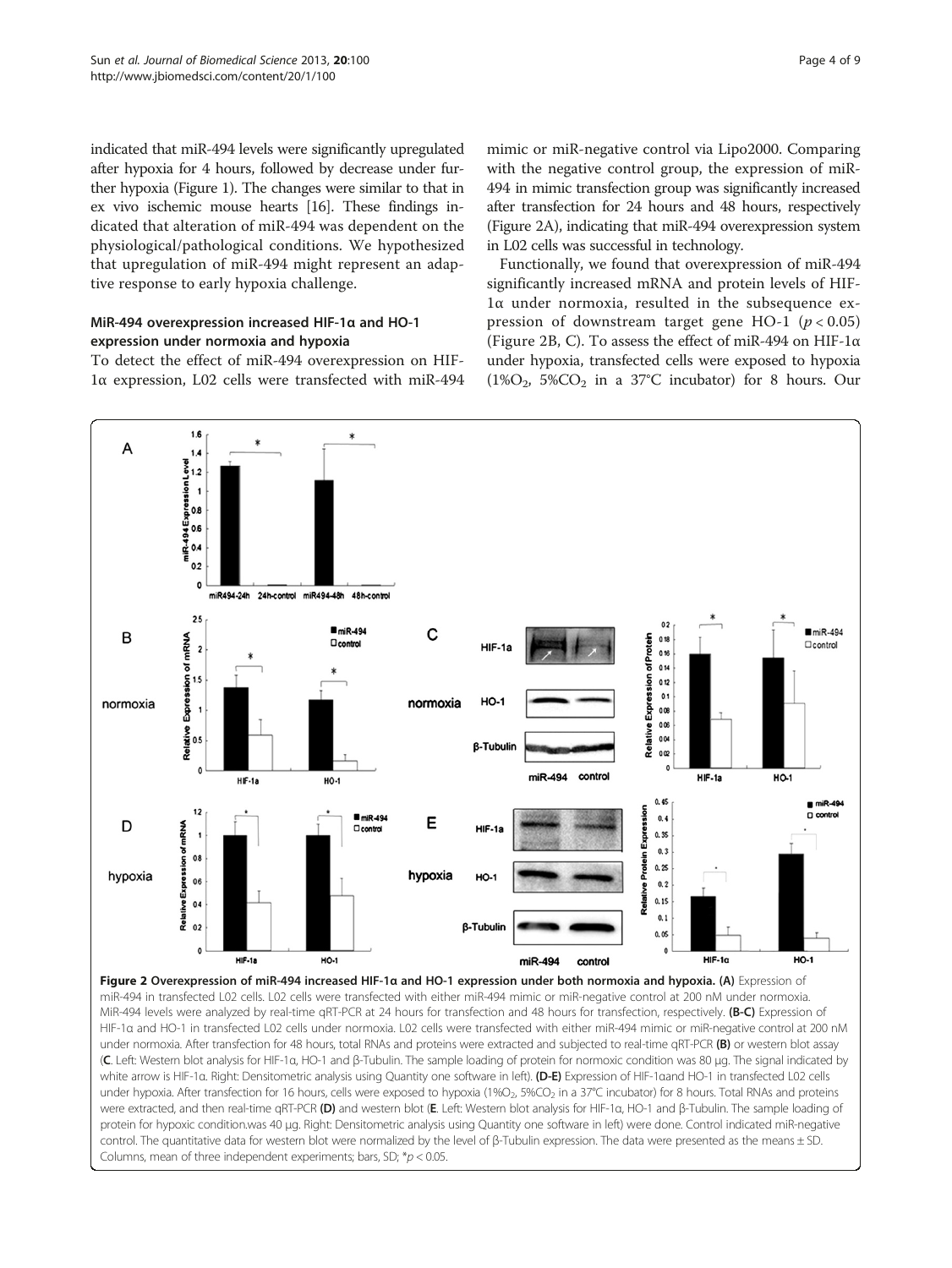<span id="page-4-0"></span>results showed that overexpression of miR-494 also significantly increased mRNA and protein levels of HIF-1α and HO-1 ( $p < 0.05$ ) (Figure [2](#page-3-0)D, E). These results suggested that overexpression of miR-494 increased HIF-1α and HO-1 expression levels under both normoxic and hypoxic conditions in L02 cells.

# MiR-494 increased HIF-1α expression through PI3K/Akt pathway

Several studies revealed that miR-494 could target PTEN, leading to activate PI3K/Akt pathway which could augment HIF-1α expression [\[17,20](#page-8-0)-[23](#page-8-0)]. To confirm whether miR-494 increased HIF-1α expression through PTEN/PI3K/Akt pathway in L02 cells, we detected proteins expression of PTEN, p-Akt, HIF-1α and its target gene HO-1. We found that mRNA levels of HIF-1 $\alpha$  and HO-1 were increased by miR-494 (Figure 3A). Overexpression of miR-494 induced Akt activation and significantly increased HIF-1α and HO-1 expression under normoxia, compared to negative control  $(p < 0.05)$ . While the significant decrease of PTEN was not observed (Figure 3B). Similarly, overexpression of miR-494 also increased mRNA levels of HIF-1α and HO-1

under hypoxia (Figure 3C), and upregulated proteins expression of p-Akt, HIF-1α and HO-1 in L02 cells ( $p < 0.05$ ) (Figure 3D).

To further establish the axis of miRNA-494/p-Akt/HIF-1α, cells were transfected with miR-494 mimic and treated with LY294002 (PI3K inhibitor, block the PI3K/Akt pathway) at 30 μM. LY294002 treatment inhibited miR-494 inducing HIF-1α and HO-1 mRNA levels (Figure 3A, C), and abolished miR-494-inducing Akt activation leading to subsequent decrease of HIF-1α and HO-1 protein levels under both normoxic and hypoxic conditions ( $p < 0.05$ ) (Figure 3B, D). These results suggested that overexpression of miR-494 could augment HIF-1α expression through Akt activation in L02 cells. However, more studies are needed to determine whether miR-494 activate the Akt pathway by targeting PTEN in L02 cells.

# Overexpression of miR-494 protected L02 cells against hypoxia-induced apoptosis

To determine the effect of miR-494 on hypoxia-induced apoptosis in L02 cells, transfected cells incubated under hypoxia were stained with Annexin V-FITC/PI and detected by flow cytometry (Figure [4\)](#page-5-0). We found that most



Figure 3 MiR-494 induced HIF-1α and HO-1 expression by activating PI3K/Akt pathway. (A) Cells were transfected with miR-494 mimic or miR-negative control under normoxia as described above. After transfection, cells were treated with or without 30 μM of LY294002 (PI3K inhibitor, block the PI3K/Akt pathway) for 8 hours. mRNA levels of HIF-1α and HO-1 were analyzed by real-time RT-PCR after transfection for 48 hours. (B) The expression of PTEN, p-Akt, Akt, HIF-1α, HO-1 and β-Tubulin were analyzed by western blot after 48 hours for transfection. Left: Western blot analysis for proteins. The signal indicated by white arrow is HIF-1a. Right: Densitometric analysis of the western blot in left. (C-D) Transfected cells were continuously treated with or without 30 μM of LY294002 for 16 hours prior to hypoxia (1% O<sub>2</sub>, 5% CO<sub>2</sub> in a 37°C incubator). Eight hours later, cells were harvested for RNA and protein, real-time RT-PCR (C) and western blot (D. Left: Western blot analysis for proteins. Right: Densitometric analysis using Quantity one software in left) were done. Control indicates miR-negative control. MiR-494 + LY indicates treatment with LY294002 in transfected cells. Data were normalized by the level of β-Tubulin expression except p-Akt in panel B and panel D. The data of p-Akt was normalized by the level of Akt expression. The data were presented as the means ± SD. Columns, mean of three independent experiments; bars, SD;  $*_{p}$  < 0.05.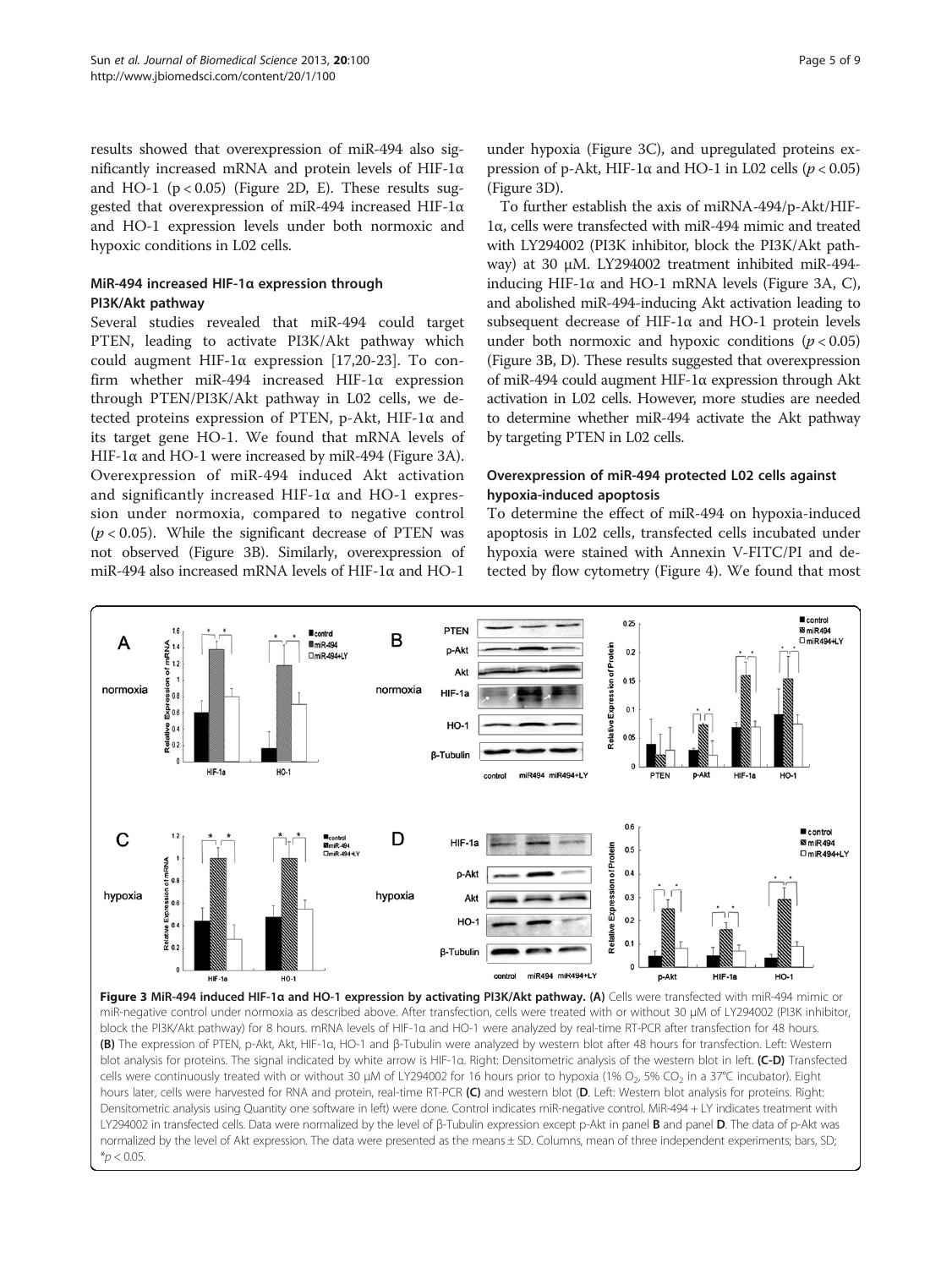<span id="page-5-0"></span>

of apoptotic cells were at an early apoptotic state after hypoxia for 8 h, but at a late apoptotic state after further hypoxia for 16 h (Figure 4A). The apoptosis ratio in miR-494 mimic group was significantly decreased comparing with control group both under hypoxia for 8 h and 16 h ( $p < 0.05$ ) (Figure 4B).

In addition, hypoxia-induced caspase-3/7 activity in L02 cells were assessed using a Vybrant FAM Caspase-3 and Caspase-7 Assay Kit for flow cytometry (Figure [5\)](#page-6-0). After 8 hours of incubation in hypoxia, caspase-3/7 activity in miR-494mimic-transfected L02 cells decreased by 1.27-fold compared with negative control. However, there were no statistical differences in the caspase-3/7 activity between groups (Figure [5](#page-6-0)B).

Together, these findings provided evidence that overexpression of miR-494 might protect L02 cells against hypoxia-induced apoptosis. While further study is needed to confirm this conclusion.

#### **Discussion**

Previous studies have demonstrated that miR-494 could target both proapoptotic proteins and antiapoptotic proteins to active the Akt-mitochondrial signaling pathway, leading to cardioprotective effects against ischemia/reperfusion-induced injury [[16](#page-8-0)]. HIF-1α plays a key role in several hypoxia-related physiologic and pathophysiologic responses, involving embryogenesis, ischemic injury and tumorigenesis [[24\]](#page-8-0). However, the relationship between miR-494 and HIF-1α has not been explored. Our study is first to reveal the role of overexpression of miR-494 in regulating HIF-1α expression in L02 cells. In this study, we have shown that overexpression of miR-494 in L02 cells increased the expression of HIF-1α and its downstream gene HO-1 by activating the PI3K/Akt pathway. We found that overexpression of miR-494 had protective effects against hypoxia-induced apoptosis in L02 cells.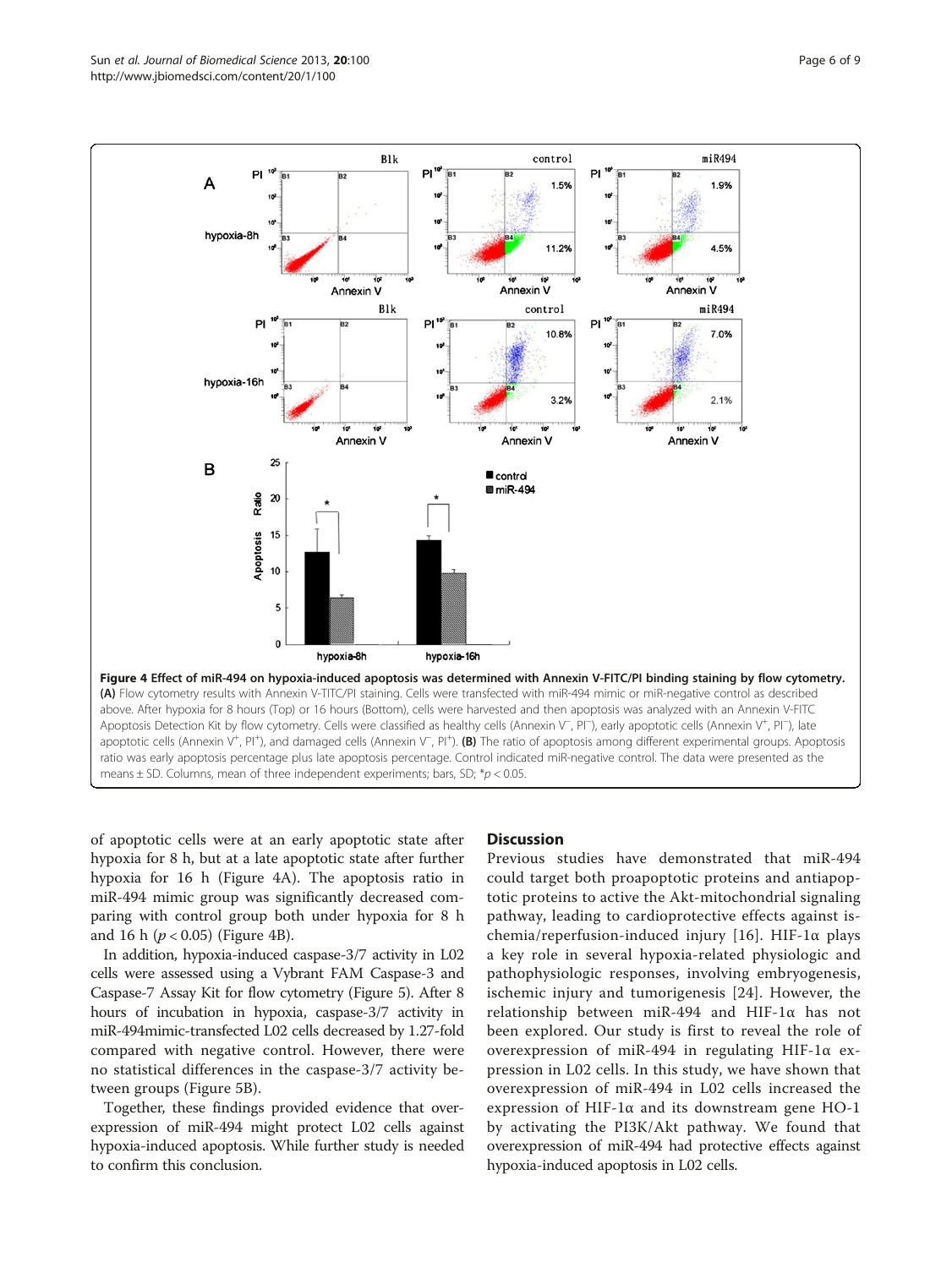<span id="page-6-0"></span>

The role of HIF-1α as a nuclear factor has been studied extensively [\[25-27](#page-8-0)]. In normoxia, HIF-1α is hydroxylated by proline hydroxylase (PHD), and then recognized by the von Hippel-Lindau protein (vHL) resulting in proteosomal degradation [\[25](#page-8-0)]. This process is inhibited during hypoxia. HIF-1α can move into the nucleus to form an active complex with HIF-1β and CBP/p300, resulting in transcription of target genes [\[7](#page-7-0)]. Several regulators and mechanisms regulate the stability and activity of HIF-1α protein. Recent studies indicate that miRNAs play important roles in hypoxic adaptation [\[2](#page-7-0)]. Many miRNAs that regulate the expression of HIF-1α directly or indirectly are detected, such as miR-210, miR-519c, miR-20a and miR-21 [\[3,11](#page-7-0)[,15,19,28\]](#page-8-0). One specific microRNA, miR-494 has been studied in cancer research and got more and more attention [\[20,29-31](#page-8-0)]. While several miRs profiling studies revealed that miR-494 was downregulated in animal ischemic/hypertrophic hearts [\[32,33\]](#page-8-0), Xiaohong Wang et al. reported that miR-494 levels were increased in ex vivo I/R mouse hearts [[16\]](#page-8-0). In present study, we found that miR-494 was upregulated in L02 cells during hypoxia (Figure [1\)](#page-2-0), which might represent an adaptive response to hypoxia challenge. Though miR-494 was significantly increased during hypoxia for 4 hours in L02 cells. Transfected cells were exposed to hypoxia for 8 hours in our following study, because there was a more obvious difference of HIF-1α expression after 8 hours of hypoxia between miR-494 mimic group and miR-negative control group (data not shown).

We used the microRNA target prediction websites TargetScan and mcroRNA.org to predict the relationship between miR-494 and HIF-1α. We found that there were no targets for miR-494 in 3' UTR of HIF-1α. Our results also showed that overexpression of miR-494 increased the expression of HIF-1α and its downstream gene HO-1 under normoxia and hypoxia in L02 cells (Figure [2\)](#page-3-0). It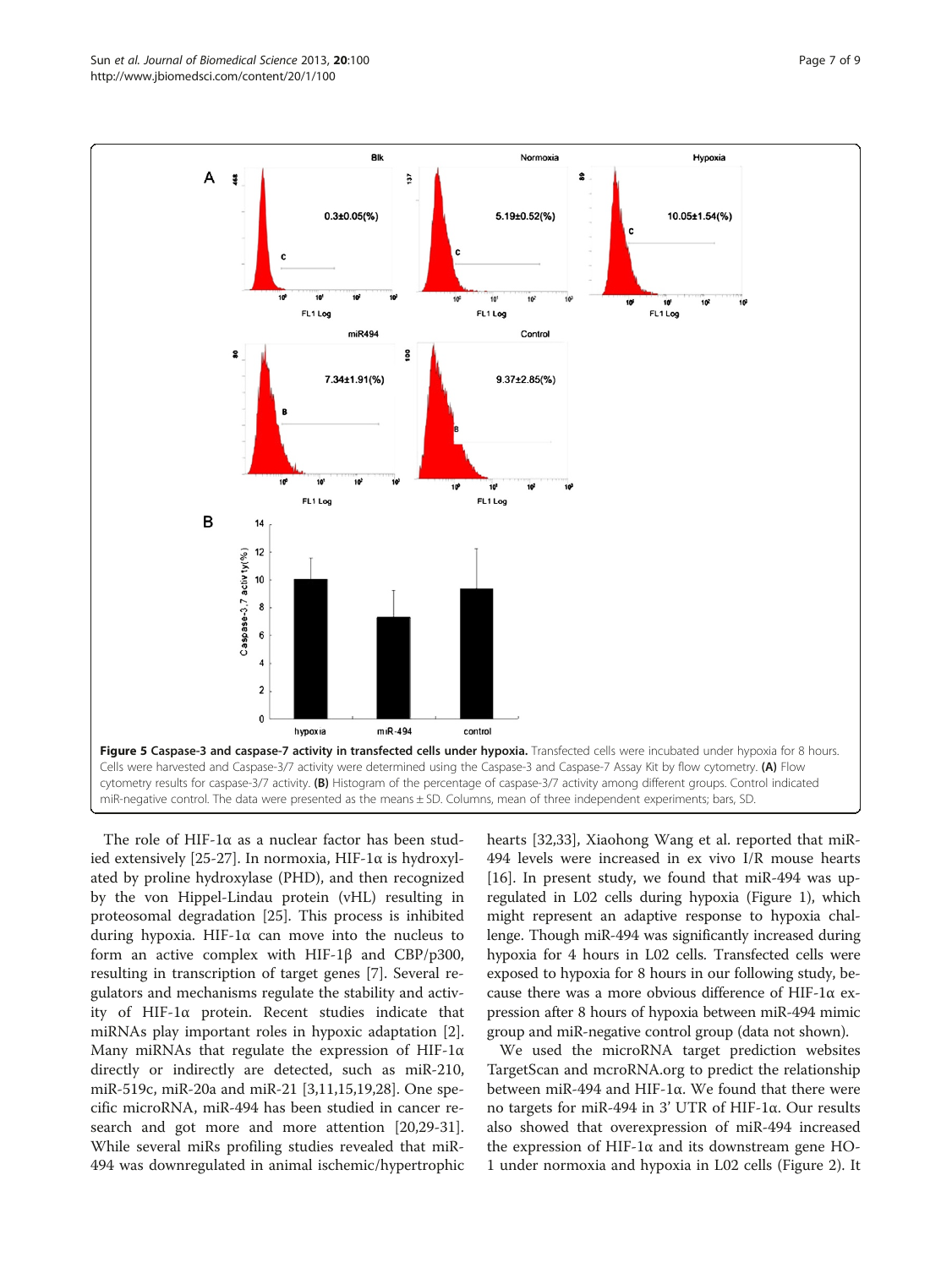<span id="page-7-0"></span>suggested that miR-494 induced HIF-1α expression through some other pathways, not direct regulation.

Furthermore, we investigated the mechanism of miR-494 regulating HIF-1α in L02 cells. A series of studies have revealed that miR-494 played an important role in tumor [\[23,34,35\]](#page-8-0). miR-494 targeted PTEN resulting in the subsequent activation of the Akt pathway involved in various pathophysiologic processes, including cell apoptosis, survival, tumor metastasis, and angiogenesis [\[20,22,23\]](#page-8-0). It has been reported that miR-494 had cardioprotective effects against ischemia/reperfusion-induced injury through Akt activation [\[16\]](#page-8-0). In our study, western blot analysis results showed that overexpression of miR-494 could markedly enhance Akt phosphorylation leading to the subsequent upregulation of HIF-1α and HO-1under normoxia and hypoxia, compared to control group (Figure [3](#page-4-0)). Treatment of the L02 cells with PI3K inhibitor LY294002 inhibited miR-494-inducing HIF-1α and HO-1 expression (Figure [3\)](#page-4-0). Taken together, we supposed that miR-494 induced HIF-1α expression dependent on Akt activation. Of course, we could not exclude that other signaling molecules also contributed in miR-494-inducing HIF-1α expression. Actually, our results were similar with the mechanism of miR-21-mediated HIF-1α expression that overexpression of miR-21 increased HIF-1α and VEGF expression by activating AKT and ERK pathway [[19](#page-8-0)]. While the direct target genes of miR-494 should be demonstrated in our future study.

To further study the biological function of miR-494 in hypoxia, cell apoptosis was detected by Annexin V-FITC/PI staining and caspase-3/7 activity were analyzed by flow cytometry. Annexin V-FITC could recognize the cell membrane exposure of phosphatidylserine normally restricted to the inner cell membrane in the early apoptotic stage [[36](#page-8-0)]. The late apoptotic stage was assessed by measuring the DNA labeling with the PI. Our results showed that overexpression of miR-494 decreased apoptosis ratio under hypoxia comparing with negative control (Figure [4](#page-5-0)). Simultaneously, caspase-3/7 are key executioners of apoptosis, and the activities of them can reflect levels of cell apoptosis, especially for an early apoptotic state [[37\]](#page-8-0). We found that caspase-3/7 activity were decreased by 1.27-fold in miR-494mimic-transfected cells (Figure [5\)](#page-6-0). Unfortunately, there were no statistical significance differences  $(p > 0.05)$ . These data suggested that miR-494 had protective effects against hypoxia-induced apoptosis in L02 cells. But more experiments were needed to confirm the conclusion.

## Conclusions

In conclusion, our investigations demonstrated that overexpression of miR-494 could augment HIF-1α expression through Akt activation in L02 cells for the first time. During hypoxia, overpression of miR-494 protected L02 cells against hypoxia-induced apoptosis. Our data may be useful for further relative researches and contribute to development of a new therapy for hepatic hypoxia/ischemia injury.

#### Competing interests

The authors declare that they have no competing interests.

#### Authors' contributions

GXS was responsible for the writing of the manuscript. YNZ and HSL carried out cell transfection and real-time RT-PCR experiments. YJG and JS carried out the apoptosis detection and analysis. SFL, DL and MXJ were involved in the cell culture and Western blot experiment. YPL performed the statistical analysis. LF conceived of the study, and participated in its design and coordination and helped to draft the manuscript. All authors read and approved the final manuscript.

#### Acknowledgements

This work was supported by National Basic Research Program of China NO. 2009CB522401 and the Natural Science Foundation of China (NSFC) NO. 81270552.

#### Author details

<sup>1</sup> Key Laboratory of Transplant Engineering and Immunology of Health Ministry of China, West China Hospital, Sichuan University, Chengdu 610041, Sichuan, Province, PR China. <sup>2</sup> Regenerative Medicine Research Center, West China Hospital, Sichuan University, Chengdu, Sichuan, Province, PR China. <sup>3</sup>Chinese Cochrane Centre, Chinese Evidence-Based Medicine Centre, West China Hospital, Sichuan University, Chengdu, Sichuan, Province, PR China.

#### Received: 11 September 2013 Accepted: 19 December 2013 Published: 23 December 2013

#### References

- 1. Shivdasani RA: MicroRNAs: regulators of gene expression and cell differentiation. Blood 2006, 108(12):3646–3653.
- 2. Bartel DP: MicroRNAs:genomics, biogenesis, mechanism, and function. Cell 2004, 116:281–297.
- 3. Chan SY, Loscalzo J: MicroRNA-210: a unique and pleiotropic hypoxamir. Cell Cycle 2010, 9(6):1072–1083.
- 4. Loscalzo J: The cellular response to hypoxia: tuning the system with micorRNAs. J Clin Invest 2010, 120(11):3815–3817.
- 5. Kulshreshtha R, Ferracin M, Wojcik SE, Garzon R, Alder H, Agosto-Perez FJ, Davuluri R, Liu CG, Croce CM, Negrini M, Calin GA, Ivan M: A mcroRNA signature of hypoxia. Mol Cell Biol 2007, 27:1859–1867.
- 6. Kulshreshtha R, Davuluri RV, Calin GA, Ivan M: A microRNA component of the hypoxic response. Cell Death Differ 2008, 15:667–671.
- 7. Adams JM, Difazio LT, Rolandelli RH, Luján JJ, Haskó G, Csóka B, Selmeczy Z, Németh ZH: HIF-1: a key mediator in hypoxia. Acta Physiol Hung 2009, 96(1):19–28.
- 8. Huang LE, Gu J, Schau M, Bunn HF: Regulation of hypoxia-inducible factor 1αis mediated by an O2-dependant degradation domain via the ubiquitin-proteasome pathway. Proc Natl Acad Sci 1998, 95:7987–7992.
- 9. Pagé EL, Robitaille GA, Pouysségur J, Richard DE: Induction of hypoxiainducible factor-1alpha by transcriptional and translational mechanisms. J Biol Chem 2002, 277:48403–48409.
- 10. Crosby ME, Kulshreshtha R, Ivan M, Glazer PM: Micro-RNA regulation of DNA repair gene expression in hypoxic stress. Cancer Res 2009, 69:1221–1229.
- 11. Cha ST, Chen PS, Johansson G, Chu CY, Wang MY, Jeng YM, Yu SL, Chen JS, Chang KJ, Jee SH, Tan CT, Lin MT, Kuo ML: MicroRNA-519c suppresses hypoxia-inducible factor-1alpha expression and tumor angiogenesis. Cancer Res 2010, 70:2675–2685.
- 12. Yamakuchi M, Lotterman CD, Bao C, Hruban RH, Karim B, Mendell JT, Huso D, Lowenstein CJ: P53-induced microRNA-107 inhibits HIF-1 and tumor angiogenesis. Proc Natl Acad Sci U S A 2010, 107:6334–6339.
- 13. Rane S, He M, Sayed D, Vashistha H, Malhotra A, Sadoshima J, Vatner DE, Vatner SF, Abdellatif M: Downregulation of miR-199a derepresses hypoxia-inducible factor-1alpha and Sirtuin1 and recapitulates hypoxic preconditioning in cardiac myocytes. Circ Res 2009, 104(7):879–886.
- 14. Ghosh G, Subramanian IV, Adhikari N, Zhang X, Joshi HP, Basi D, Chandrashekhar YS, Hall JL, Roy S, Zeng Y, Ramakrishnan S: Hypoxiainduced microRNA-424 expression in human endothelial cells regulates